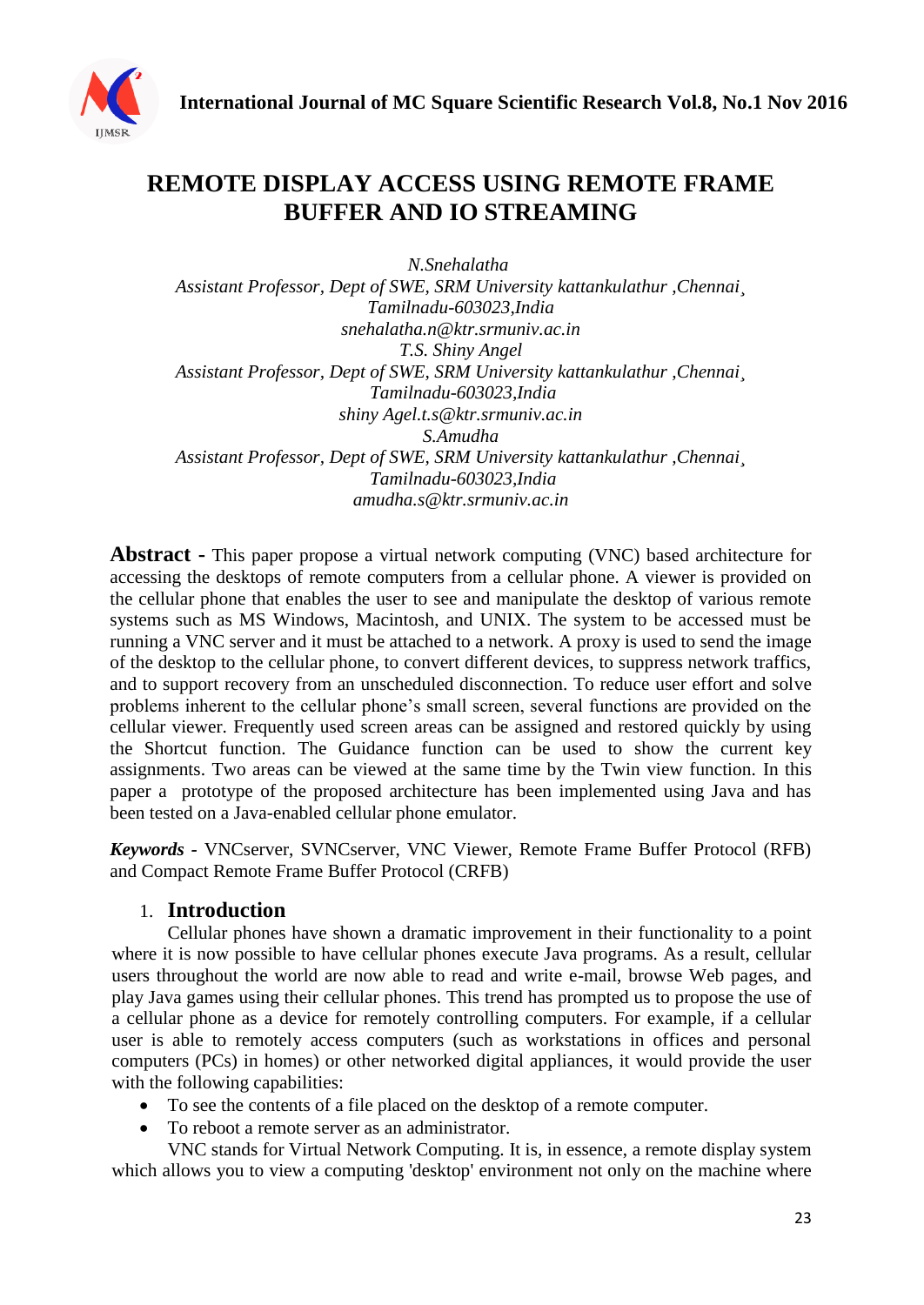

it is running, but from anywhere on the Internet and from a wide variety of machine architectures.

We propose a virtual network computing (VNC) based architecture for accessing the desktops of remote computers from a cellular phone. A viewer is provided on the cellular phone that enables the user to see and manipulate the desktop of various remote systems such as MS Windows, Macintosh, and UNIX. The system to be accessed must be running a VNC server and it must be attached to a network.

The main activities reside on accessing the desktop of remote computers.

The most important steps are given below:

- 1. Server connecting
- 2. Desktop viewing
- 3. Mouse pointer and key accessing

#### **Server Connecting**

This server connecting module is used for connecting the server to the mobile client using Stream Socket Connection. For the connection the remote desktop IP address and password is given in the mobile and then connected. Jar file is created using J2ME wireless toolkit & installed into the cellular phone through the USB port.

#### **Desktop Viewing**

The computer screen"s view is fragmented into 8 to 16 parts to synchronize with the display area of the mobile. Full Screen mode can also be viewed.

#### **Mouse Pointer And Key Accessing**

The user can move the pointer on the remote desktop vertically & horizontally by pressing keys. Similarly events such as clicking, double clicking &dragging can be done by pressing keys as specified in our program. Text can be entered and edited locally on the cellular phone using the built-in text input capability of the cellular phone.

#### **Purpose**

To access the desktops of various remote systems such as MS Windows, Macintosh and UNIX systems, from a cellular phone using the Virtual Network Computing (VNC) based architecture, and do all types of processes like mouse and key accesses.

#### **Focus of the Paper Work**

- This project uses a cellular phone as a device.
- To control remote computers.
- To send the image of the desktop to the cellular phones.
- To convert different devices.
- To suppress network traffics.
- To support recovery from an unscheduled disconnection

**Suppress Network Traffic:** The wireless transmission bandwidth available for a cellular phone is limited. Currently, it is 384k bps, even on IMT-2000 based services (only downstream at this transmission rat

**Recover From An Unscheduled Disconnection:** Because of its wireless nature, stable network connectivity cannot be expected. For example, when the user goes into a tunnel or a building, established connections can be lost. In addition, In order to use the same cellular phone to talk to someone, the user must terminate the network connection.

**Suppress Computational Resource Use:** CPU performance and memory size are limited on a cellular phone to achieve portability and to lower power consumption. BASIC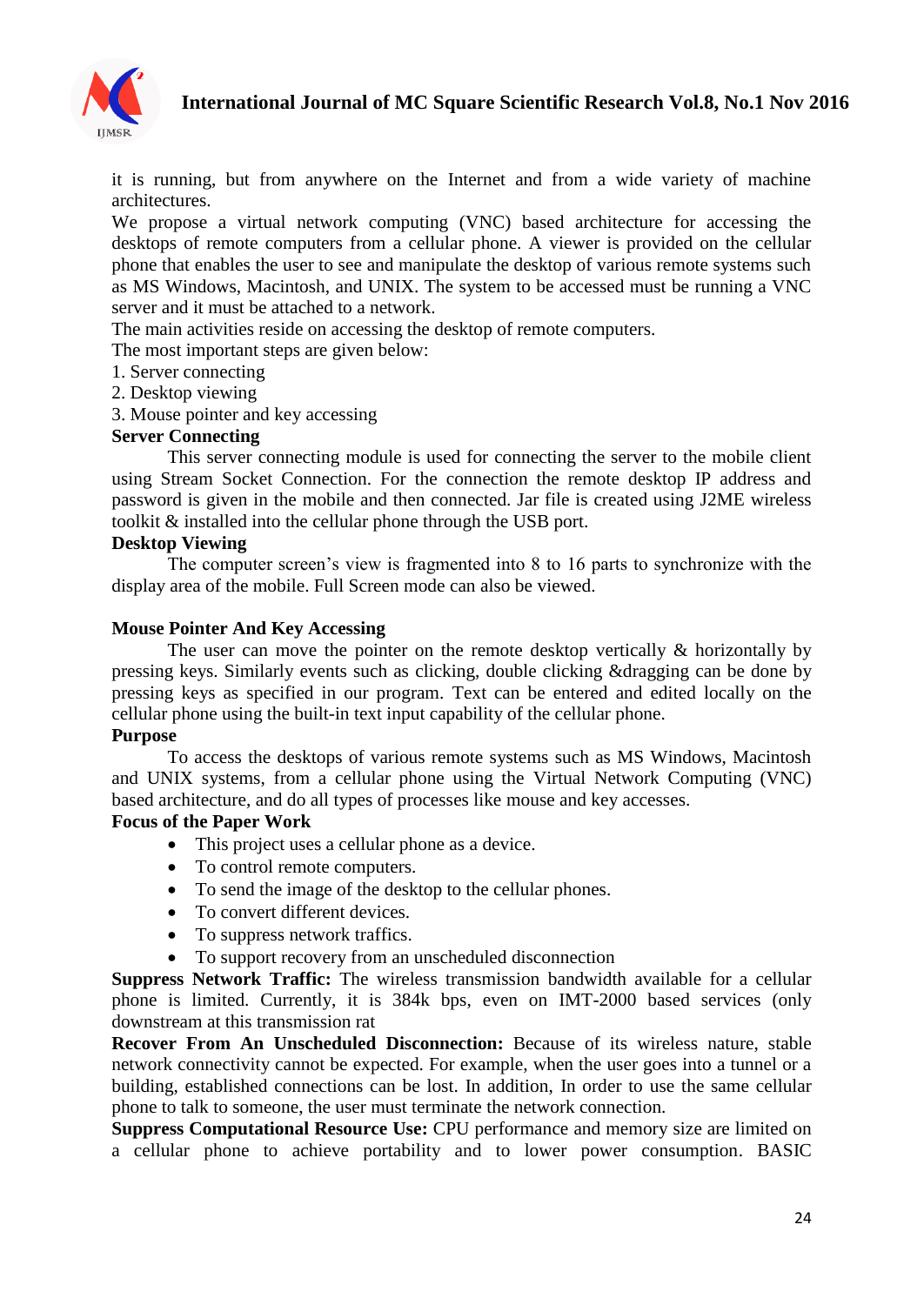

OPERATIONS and the following functions are available on the cellular viewer as basic operations to manipulate the view port and to send events.

**Panning And Zooming:** The user can move the view port horizontally and vertically. The view port can be widened (zoom out) to browse its contents and narrowed (zoom in) to see the display in greater detail.

**Over-viewing:** In order to browse the entire area of the desktop display and to choose a specific area the over viewing mode is provided. When the user turns this mode on, the aspect ratio is changed so that the whole area is rendered to fit the screen of the cellular phone. The user can move the black rectangle horizontally or vertically and shrink or enlarge it by pressing keys to change the view port while examining the desktop display. This helps the user adjust the view port to the desired area of the desktop display.

**Pointing and Clicking**: The user can move the pointer on the remote desktop display vertically and horizontally by pressing keys. Dragging can be executed by pressing a key to specify the start of the dragging operation then moving the pointer, and finally pressing the same key to indicate the end of the dragging operation. When the pointer approaches the edge of the view port, the view port is automatically panned to follow the pointer. Clicking mouse buttons can be performed by pressing the corresponding keys on the cellular phone. Doubleclicking can be executed by pressing a specific key as a prefix.

**Inputting Text:** Text is entered and edited locally on the cellular phone using the built-in text input capability of the cellular phone. After editing on the cellular phone, the text is transmitted to the VNC server via the SVNC proxy. The same mechanism can be used to send control characters such as backspace, delete, carriage return, and line feed, by entering escape sequences.

**Shortcut Assignment**: Common GUI operations, such as pressing GUI buttons and opening pull-down menus become very tiresome when only basic operations are provided. For example, to push a GUI button that is not currently displayed on the viewer, the user has to zoom out, pan several times, and may then have to zoom in to show the button. To shorten the time necessary to access frequently used display areas, the SVNC viewer offers a mechanism called a shortcut. This mechanism enables the user to register the current view port to a specific numerical key by pressing a numerical key from Key-1 to Key-9 after pressing Key-Asterisk twice. For subsequent operations, the user can easily restore the viewport by pressing the designated numerical key after pressing Key-Asterisk once.

For example, when accessing a remote MS Windows sys-tem, the user may assign shortcuts to the current working area, to the upper-left corner of the current application window (i.e., the area around "File" menu), and to the lower-left corner (i.e. the area around "Start Menu").

## **2. Existing System**

In the existing system, we use Bluetooth connection to access the system contents in a wireless device. Desktop applications are redesigned to operate on mobile hardware platforms in a shorter and portable mode, thereby often losing functionality. To executing typical office applications users connect over a wired local area network to the central server. Mobile cloud computing can give mobile device users a number of advantages. Company users are able to share resources and applications without a high level of capital expenditure on hardware and software resources. Mobile cloud computing provides a solution to meet the increasing functionality demands of end-users, as all application logic is executed on distant servers and only user interface functionalities reside on the mobile device. The mobile device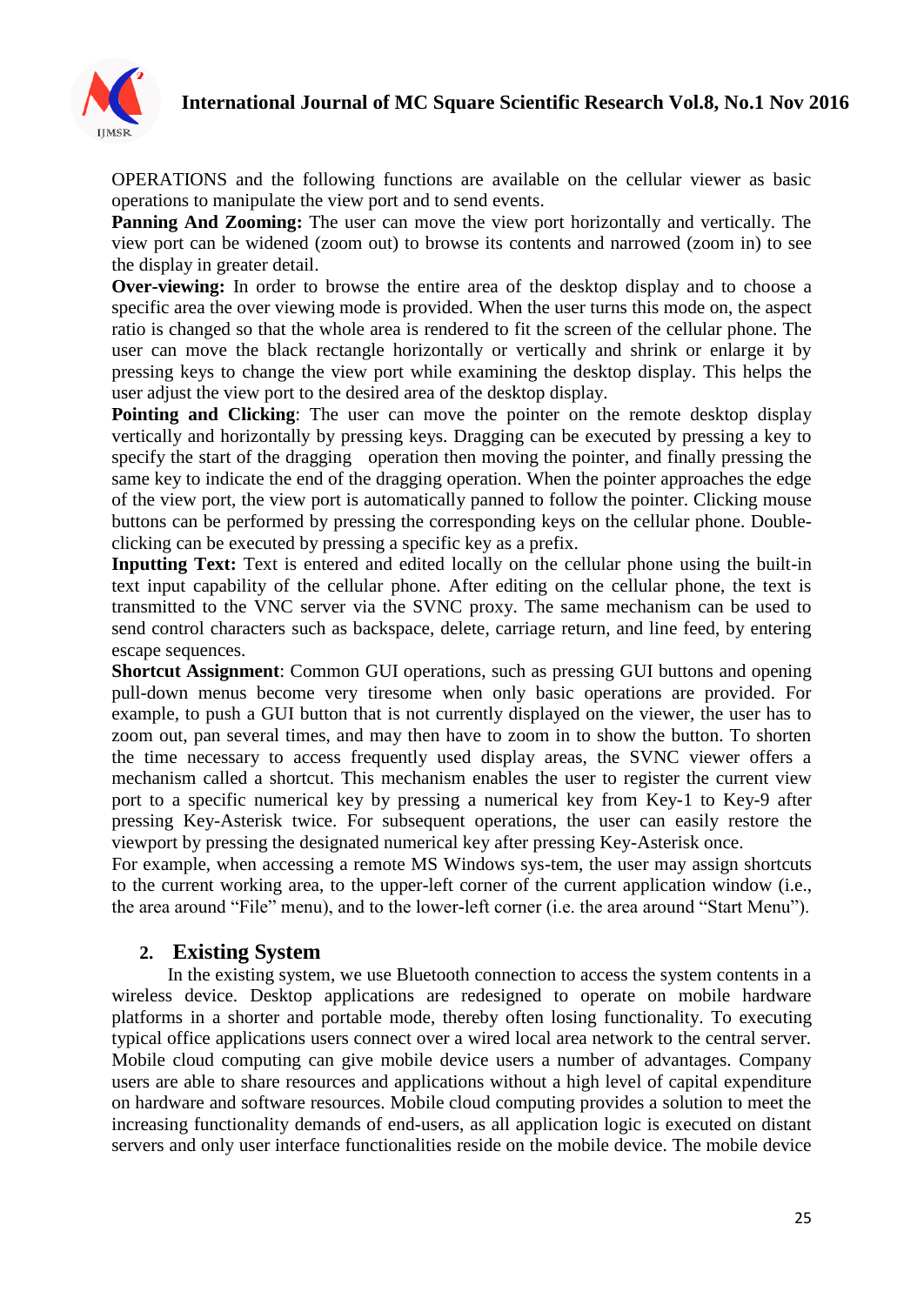

acts as a remote display, capturing user input and rendering the display updates received from the distant server.

# **Limitation of Existing System**

- In the existing system we use Bluetooth to access the system contents in a mobile
- Particular application can access and the files of the system can be accessed only within short distances
- In the existing system we use BLUETOOTH to access the system contents in a mobile.
- In this, only particular application can to access.
- The files of the system can be accessed only with in short distances.

# **3. Proposed System**

Virtual Network Computing (VNC) is a desktop sharing system which uses the RFB (Remote Frame Buffer) protocol to remotely control another computer. It transmits the user events from one computer to another relaying the screen updates back in the other direction, over a network.

## **How VNC works on a mobile phone?**

- Here, instead of PC a GPRS enabled cellular phone is used as the client.
- A viewer called SVNC viewer is provided on the cellular phone that enables the user to see and manipulate the desktop of various remote systems such as MS Windows, Macintosh, and UNIX.
- The system to be accessed must be running a VNC server and it must be attached to a network.

## **Existing System Vs Proposed System**

- Conventional VNC System comprises accessing of remotely located computer desktop via internet by another computer.
- This system lacks ease of portability & hence in our proposed system we are using cellular device as the client which enables itinerancy across any part of the world.

# **4. Problem Formulation**

This paper presents a virtual network computing (VNC) based architecture for accessing the desktop of various remote systems (such as MS Windows, Macintosh, and UNIX systems) from a cellular phone. It is assumed that the remote computer system is running a VNC server and that it is attached to a network. The cellular user can see and manipulate the desktop on the cellular phone.

VNC stands for Virtual Network Computing. It is, in essence, a remote display system which allows you to view a computing "desktop" environment not only on the machine where it is running, but from anywhere on the Internet and from a wide variety of machine architectures.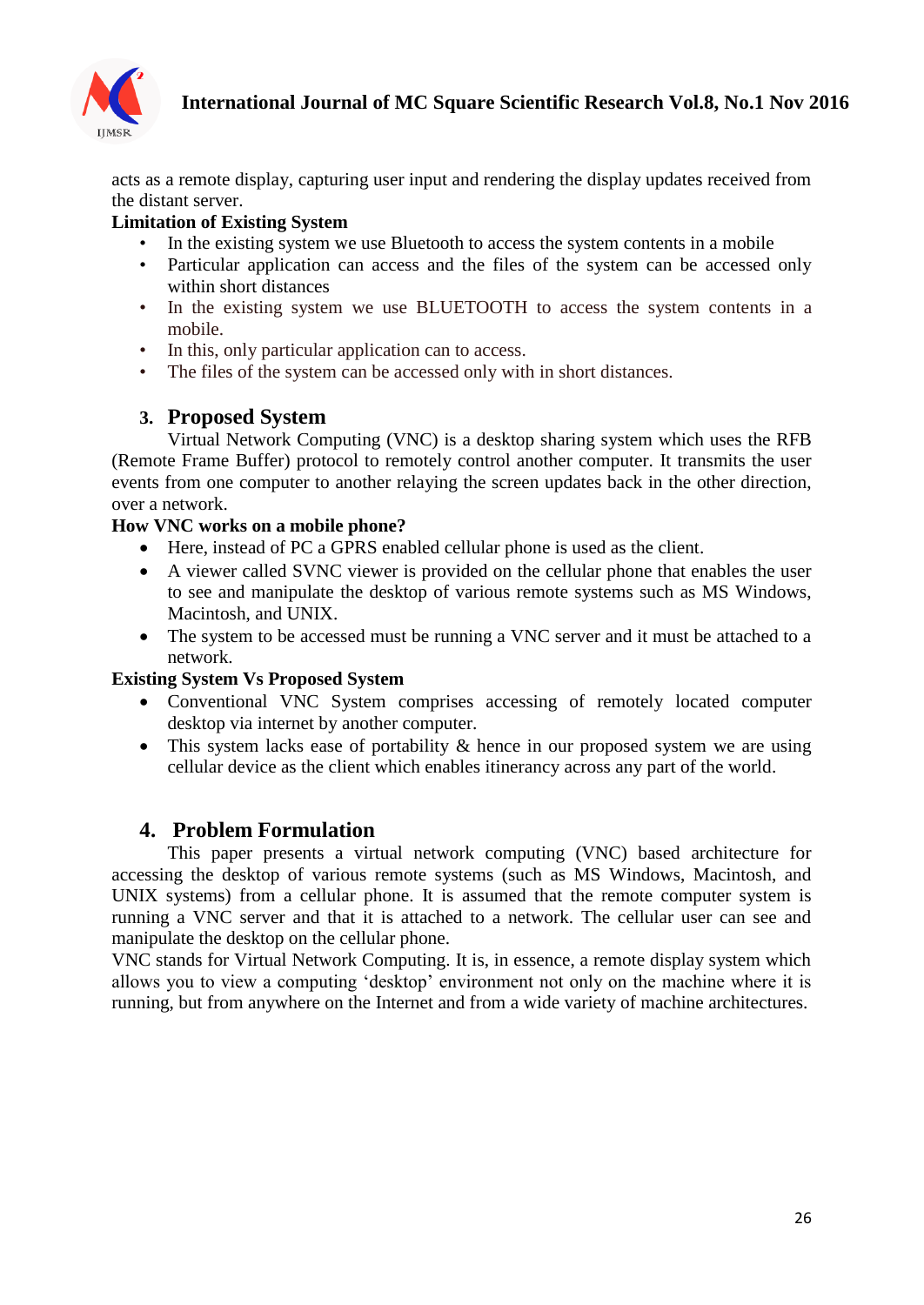



Figure.1. Description

We propose a virtual network computing (VNC) based architecture for accessing the desktops of remote computers from a cellular phone. A viewer is provided on the cellular phone that enables the user to see and manipulate the desktop of various remote systems such as MS Windows, Macintosh, and UNIX. The system to be accessed must be running a VNC server and it must be attached to a network. A proxy is used to send the image of the desktop to the cellular phone, to convert different devices, to suppress network traffics, and to support recovery from an unscheduled disconnection. To reduce user effort and solve problems inherent to the cellular phone's small screen, several functions are provided on the cellular viewer. Frequently used screen areas can be assigned and restored quickly by using the Shortcut function. The Guidance function can be used to show the current key assignments. Two areas can be viewed at the same time by the Twin view function. A prototype of the proposed architecture has been implemented using Java and has been tested on a Javaenabled cellular phone emulator.

# **5. Design Overview**

Design Engineering deals with the various UML [Unified Modeling language] diagrams for the implementation of project. Design is a meaningful engineering representation of a thing that is to be built. Software design is a process through which the requirements are translated into representation of the software. Design is the place where quality is rendered in software engineering. Design is the means to accurately translate customer requirements into finished product. Four Modules are to be followed,

## **1 RFB:**

Remote Frame Buffer (RFB) is a simple protocol for remote access to graphical user interfaces. Because it works at the frame buffer level it is applicable to all windowing systems and applications, including X11, Windows and Macintosh. RFB is the protocol used in VNC (Virtual Network Computing). The remote endpoint where the user sits (i.e. the display plus keyboard and/or pointer) is called the RFB client or viewer. The endpoint where changes to the frame buffer originate (i.e. the windowing system and applications) is known as the RFB server.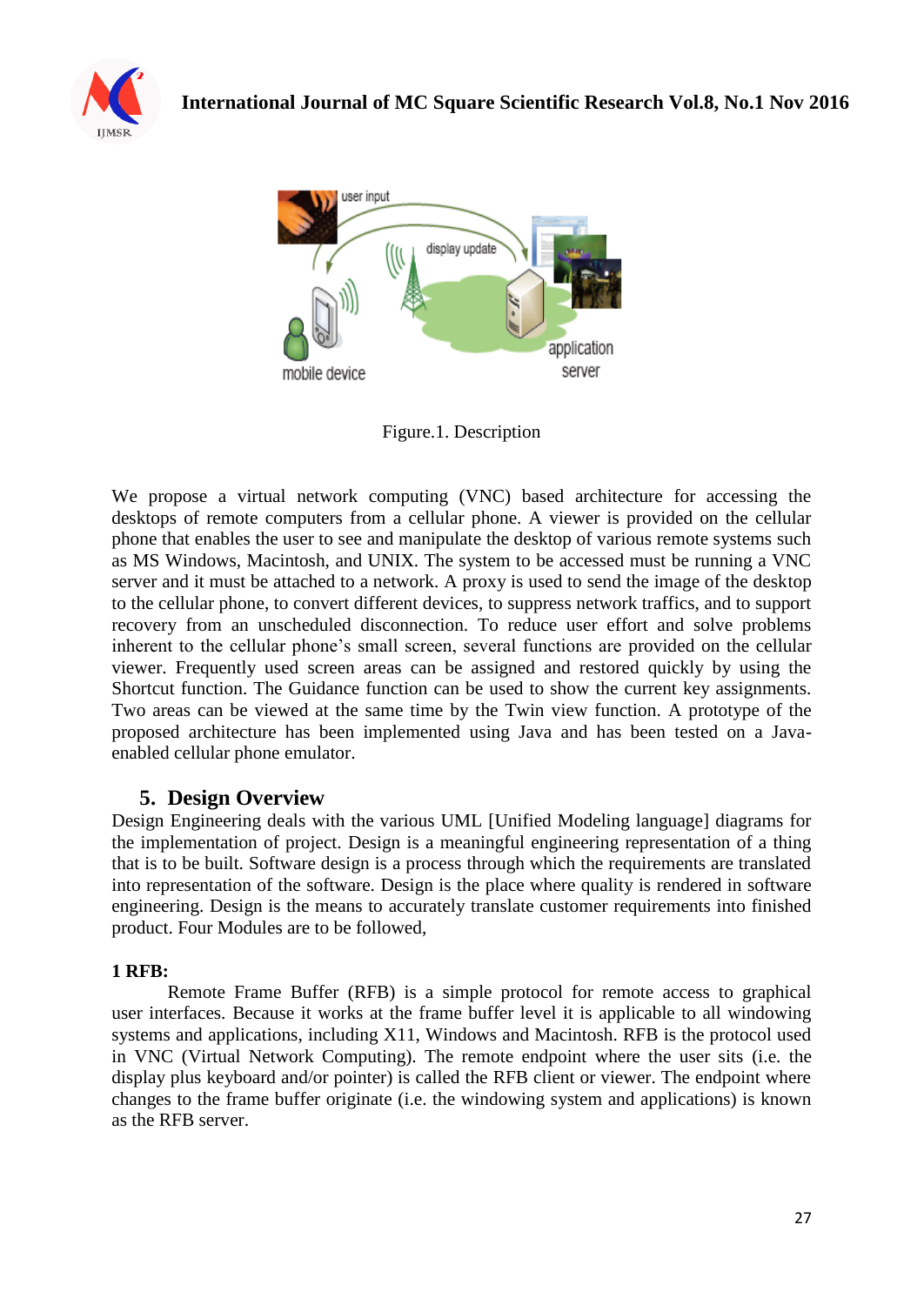



Figure.2. Remote Frame Buffer

## **2 Soft Grid Applications Streaming**

This platform allows applications to be deployed in real-time to any client from a virtual application server. It removes the need for local installation of the applications. Instead, only the Soft Grid runtime needs to be installed on the client machines. All application data is permanently stored on the virtual application server. Whichever software is needed is streamed from the application server on demand and run locally.

The four files created and installed on the Soft Grid Application Server are accessed by the desktop. The result is the creation of a virtual application environment on the user's machine with the bare minimum of application components streamed into it. The result is a selfcontained application runtime space that virtualizes the following components:

- Registry registry changes unique to the application are not made to the main OS on the desktop. Rather, they are virtualized within the isolated application runtime space.
- File system calls from the application for local disk access can be redirected to access DLLs and other components from a virtual file system.



Figure.3.Soft grid Application Streaming

## **3 Downstream Data Peak Reduction**

Interactive applications only update their display unless instructed by the user. Usually, these display updates involve a large amount of data that needs to be sent to the client in a short interval to swiftly update the display Moving or capable of moving with great speed. Their analysis of remote display protocol traffic traces reveals a lot of redundancy, caused by the repainting of graphical objects after recurring user actions. They propose a hybrid cache-compression scheme whereby the cached data is used as history to better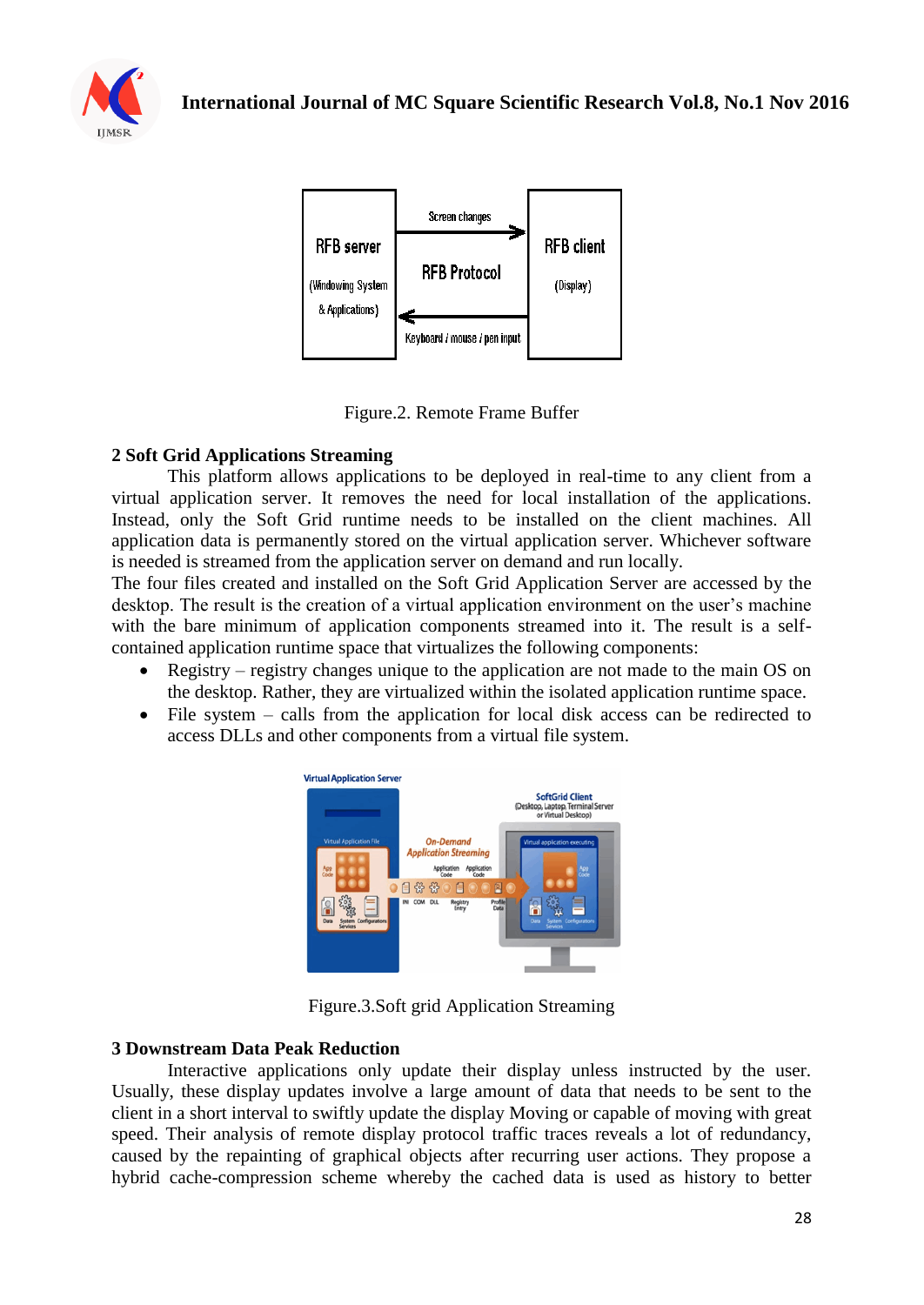

compress recurrent screen updates. The cache contains various drawing orders and bitmaps using Microsoft"s Remote Display Protocol (RDP) and dependent on the size of the cache.

#### **4 Optimization of Upstream Packetisation Overhead**

The some network send in desecrate chunks call packets User events are the principal source of remote display traffic in the upstream direction from client to server. Individually, each user event embodies only a small amount of information: a key or button id, one bit to discriminate between the press and release action and possibly the current pointer coordinates. Nevertheless, user events induce important upstream traffic because they are often generated shortly after each other. Entering a single character results in two user events to indicate the press and release action, a large Packetization overhead is observed owing to the headers added at the TCP, IP and (wireless) link layer. The upstream Packetization overhead of three commonly used remote display protocols. The maximum buffering period is a consideration of remote display bandwidth reduction against interaction latency. The highest bandwidth reductions are achieved for interactive applications with frequent user events and lower round trip times.



Figure.4.Optimization of Upstream Packetization Overhead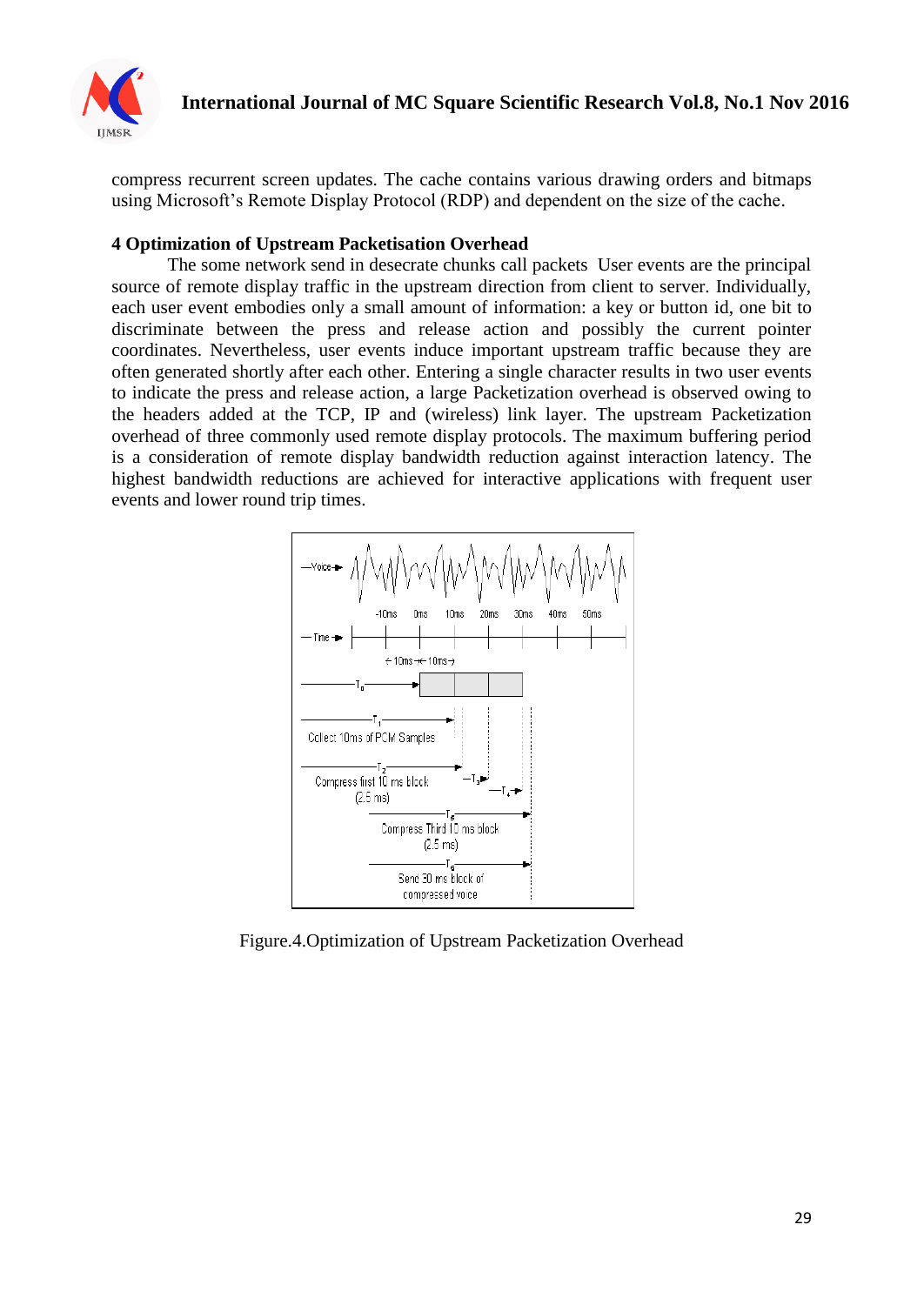

# **6. System Architecture**

#### **1. The Vnc-Based Architecture**



Figure 3. VNC-based architecture

To achieve the above-mentioned goals while at the same time considering portability and generality, we propose a VNC [1] based architecture. VNC is an implementation of a remote display system based on a Remote Frame Buffer (RFB) protocol [6].

#### **2 Structure**

Figure 3 depicts the VNC architecture. It consists of VNC servers running on one or more remote computers, a Smart VNC (SVNC) proxy, and a SVNC viewer on a cellular phone. A VNC server sends a remote desktop display as bitmap images in RFB protocol. A SVNC proxy converts (crops, shrinks) the display image and then transfers the converted image to a SVNC viewer in response to a user request that was received from that SVNC viewer. The transfer is performed in our own Compact RFB (CRFB), our simplified RFB protocol. Then, the SVNC viewer displays the transferred images. Key events received by the SVNC viewer are transmitted to a SVNC proxy that coverts them and sends them to the server. When the user first tries to connect to a remote computer, he must specify his user name and password for authentication as well as the host name of the computer that is running a VNC server. If authentication succeeds, the SVNC proxy establishes a session with the VNC server and the SVNC viewer starts user services[1]. To suppress network traffic, encoding is changed depending on contexts. Usually, colored display images are transferred from the SVNC proxy to the SVNC viewer. However, while the user is manipulating the remote desktop, such as scrolling and moving the pointing device, the display images are gray-scaled to reduce the number of bytes required to encode the image.

#### **3 Maintaining The States Of A Session**

In order to recover quickly from an unscheduled disconnection, the SVNC proxy maintains its own database containing each session"s unique information such as the user name, the password, the target host name, and other internal states. When it is first connected to a SVNC viewer, the SVNC proxy searches its own database using the user name and the target host name pair as a key. It determines whether or not there has been any previously established session. If such a session did exist, the proxy restores the stored states. A session"s state in the proxy is discarded when the user explicitly terminates it on the viewer.

## **4 Benefits From The Architecture**

The VNC protocol is an image-based protocol in which updates to a screen by applications are captured. Therefore, we can manipulate the applications running on the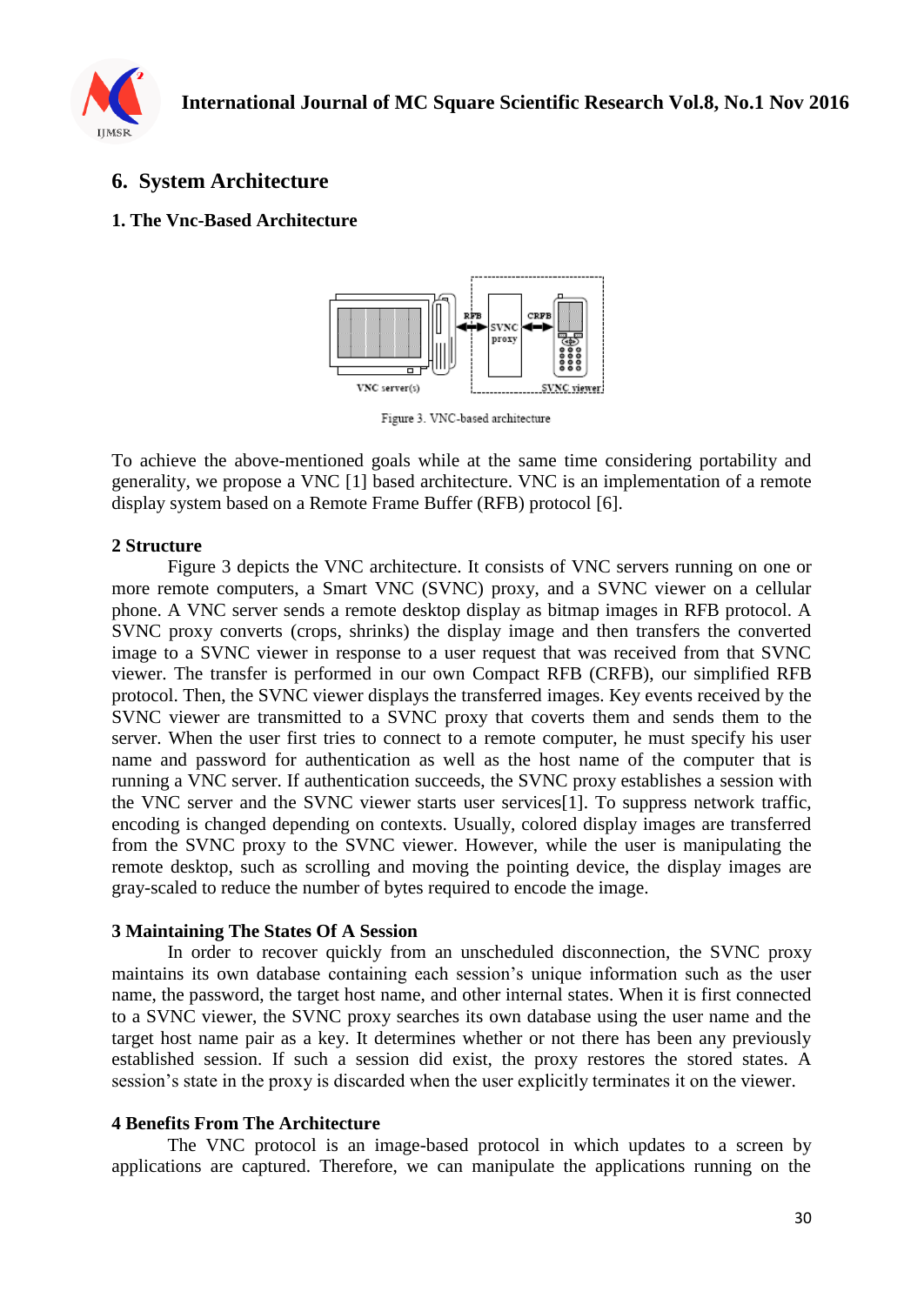

remote system by browsing the same image that we would be browsing if we were sitting at the remote computer. We can utilize the general availability of VNC servers[2]. VNC is becoming widely available as an infrastructure for controlling remote computers and for linking home appliances with PCs due to the portability of the RFB protocol.

## **5 RFB (Remote Frame Buffer)**

RFB ("remote frame buffer") is a simple protocol for remote access to graphical user interfaces. Because it works at the frame buffer level it is applicable to all windowing systems and applications, including X11, Windows and Macintosh. RFB is the protocol used in VNC (Virtual Network Computing). The remote endpoint where the user sits (i.e. the display plus keyboard and/or pointer) is called the RFB client or viewer. The endpoint where changes to the frame buffer originate (i.e. the windowing system and applications) is known as the RFB server.

RFB is truly a "thin client" protocol. The emphasis in the design of the RFB protocol is to make very few requirements of the client. In this way, clients can run on the widest range of hardware, and the task of implementing a client is made as simple as possible. The protocol also makes the client stateless. If a client disconnects from a given server and subsequently reconnects to that same server, the state of the user interface is pre- served. Furthermore, a different client endpoint can be used to connect to the same RFB server[3]. At the new endpoint, the user will see exactly the same graphical user interface as at the original endpoint. In effect, the interface to the user's applications becomes completely mobile. Wherever suitable network connectivity exists, the user can access their own personal applications, and the state of these applications is preserved between accesses from different locations. This provides the user with a familiar, uniform view of the computing infrastructure wherever they go.

#### **6 Display Protocol**

The display side of the protocol is based around a single graphics primitive: "put a rectangle of pixel data at a given x,y position". At first glance this might seem an inefficient way of drawing many user interface components. However, allowing various different encodings for the pixel data gives us a large degree of flexibility in how to trade off various parameters such as network bandwidth, client drawing speed and server processing speed.

A sequence of these rectangles makes a frame buffer update (or simply update). An update represents a change from one valid frame buffer state to another, so in some ways is similar to a frame of video. The rectangles in an update are usually disjoint but this is not necessarily the case.

The update protocol is demand-driven by the client. That is, an update is only sent from the server to the client in response to an explicit request from the client. This gives the protocol an adaptive quality. The slower the client and the network are, the lower the rate of updates becomes. With typical applications, changes to the same area of the frame buffer tend to happen soon after one another. With a slow client and/or network, transient states of the frame buffer can be ignored, resulting in less network traffic and less drawing for the client.

#### 7 **Input Protocol**

The input side of the protocol is based on a standard workstation model of a keyboard and multi-button pointing device. Input events are simply sent to the server by the client whenever the user presses a key or pointer button, or whenever the pointing device is moved.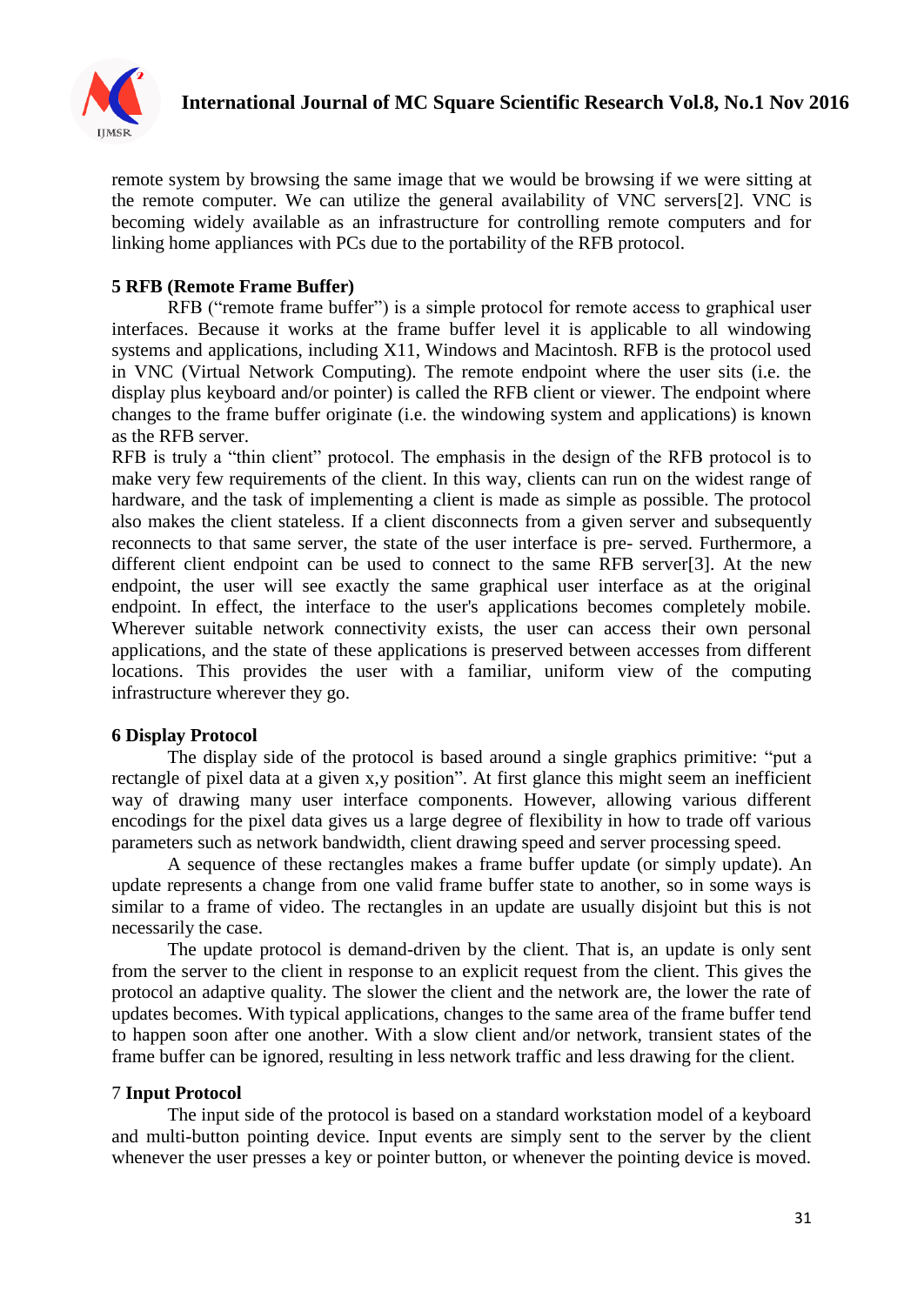

These input events can also be synthesized from other non-standard I/O devices. For example, a pen-based handwriting recognition engine might generate keyboard events.

## **8 Representation Of Pixel Data**

Initial interaction between the RFB client and server involves a negotiation of the format and encoding with which pixel data will be sent. This negotiation has been designed to make the job of the client as easy as possible.

The bottom line is that the server must always be able to supply pixel data in the form the client wants. However if the client is able to cope equally with several different formats or encodings, it may choose one which is easier for the server to produce.

Pixel format refers to the representation of individual colors by pixel values. The most common pixel formats are 24-bit or 16-bit "true color", where bit-fields within the pixel value translate directly to red, green and blue intensities, and 8 - bit "color map" where an arbitrary mapping can be used to translate from pixel values to the RGB intensities.

Encoding refers to how a rectangle of pixel data will be sent on the wire. Every rectangle of pixel data is prefixed by a header giving the X,Y position of the rectangle on the screen, the width and height of the rectangle, and an encoding type which specifies the encoding of the pixel data. The data itself then follows using the specified encoding. The encoding types defined at present are Raw, Copy Rect, RRE, Hextile and ZRLE.

In practice we normally use only the ZRLE, Hextile and CopyRect encodings since they provide the best compression for typical desktops.

#### **9 Protocol Extensions**

There are a number of ways in which the protocol can be extended.

#### They are

## **New Encodings**

 A new encoding type can be added to the protocol relatively easily while maintaining compatibility with existing clients and servers. Existing servers will simply ignore requests for a new encoding which they don't support. Existing clients will never request the new encoding so will never see rectangles encoded that way.

## **Pseudo Encodings**

 In addition to genuine encodings, a client can request a "pseudo-encoding" to declare to the server that it supports a certain extension to the protocol.

A server which does not support the extension will simply ignore the pseudo-encoding. Note that this means the client must assume that the server does not support the extension until it gets some extension-specific confirmation from the server.

## **10 New Security Types**

Adding a new security type gives the ultimate edibility in modifying the behavior of the protocol without sacrificing compatibility with existing clients and servers. A client and server which agree on a new security type can effectively talk whatever protocol they like after that - it doesn't necessarily have to be anything like the RFB protocol.

## **11 Protocol Messages**

The RFB protocol can operate over any reliable transport, either byte-stream or message- based. Conventionally it is used over a TCP/IP connection. There are three stages to the protocol.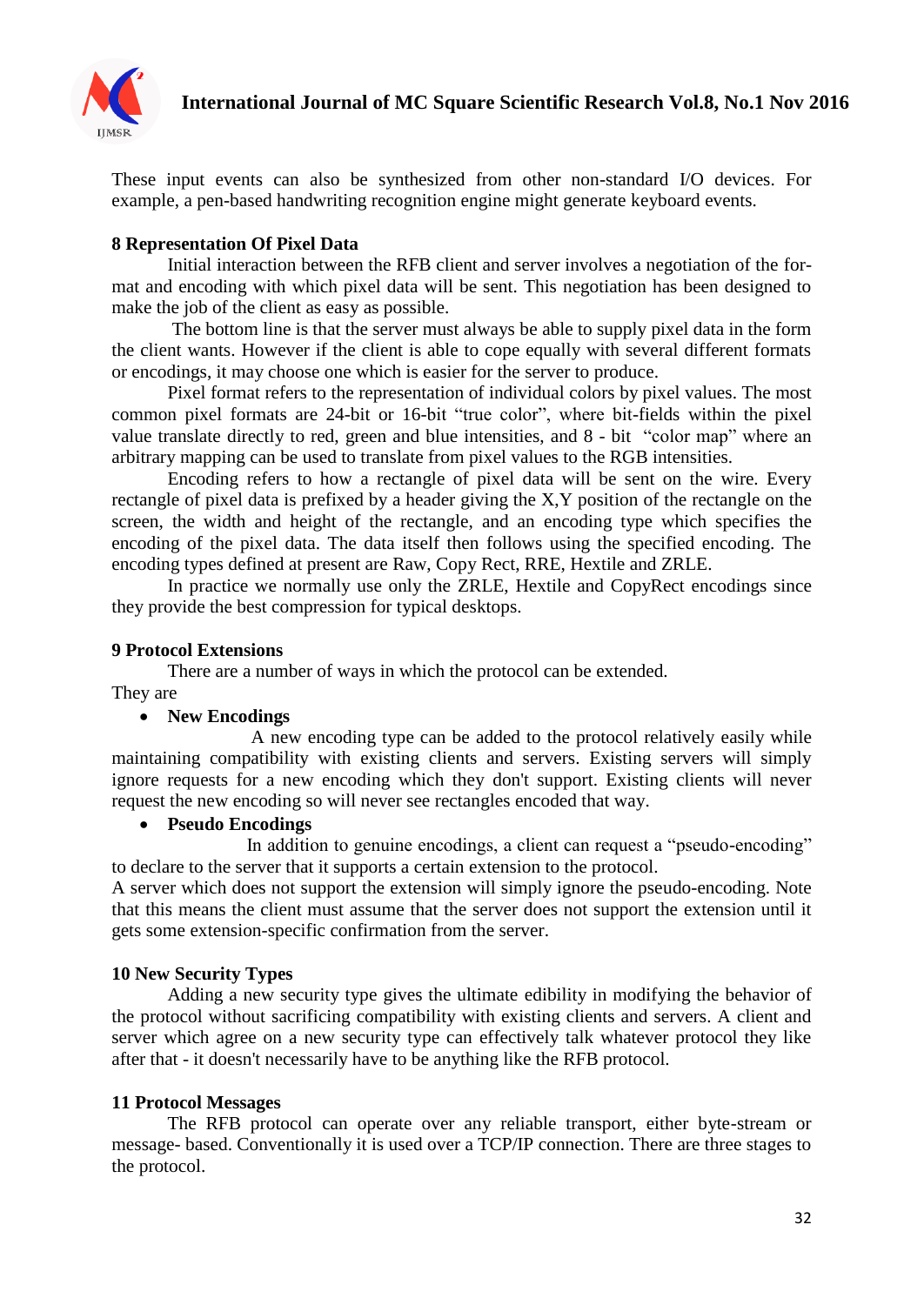

First is the handshaking phase, the purpose of which is to agree upon the protocol version and the type of security to be used. The second stage is an initialization phase where the client and server exchange Client in it and Server Init messages.

The final stage is the normal protocol interaction. The client can send which ever messages it wants, and may receive messages from the server as a result. All these messages begin with a message-type byte, followed by any message-specific data.

#### **1 Sequence Diagram**

A sequence diagram in UML is a kind of interaction diagram that shows how processes operate with one another and in what order. It is a construct of a message sequence chart. Sequence diagrams are sometimes called Event-trace diagrams.

#### **2 Use Case Diagram**

A use case diagram is a type of behavioral diagram created from a Use-case analysis. The purpose of use case is to present overview of the functionality provided by the system in terms of actors, their goals and any dependencies between those use cases.

In the below diagram eleven use cases are depicted. They are used to search result using CST methods. The use case diagram can be seen in the figure6.



Figure.5.Sequence Diagram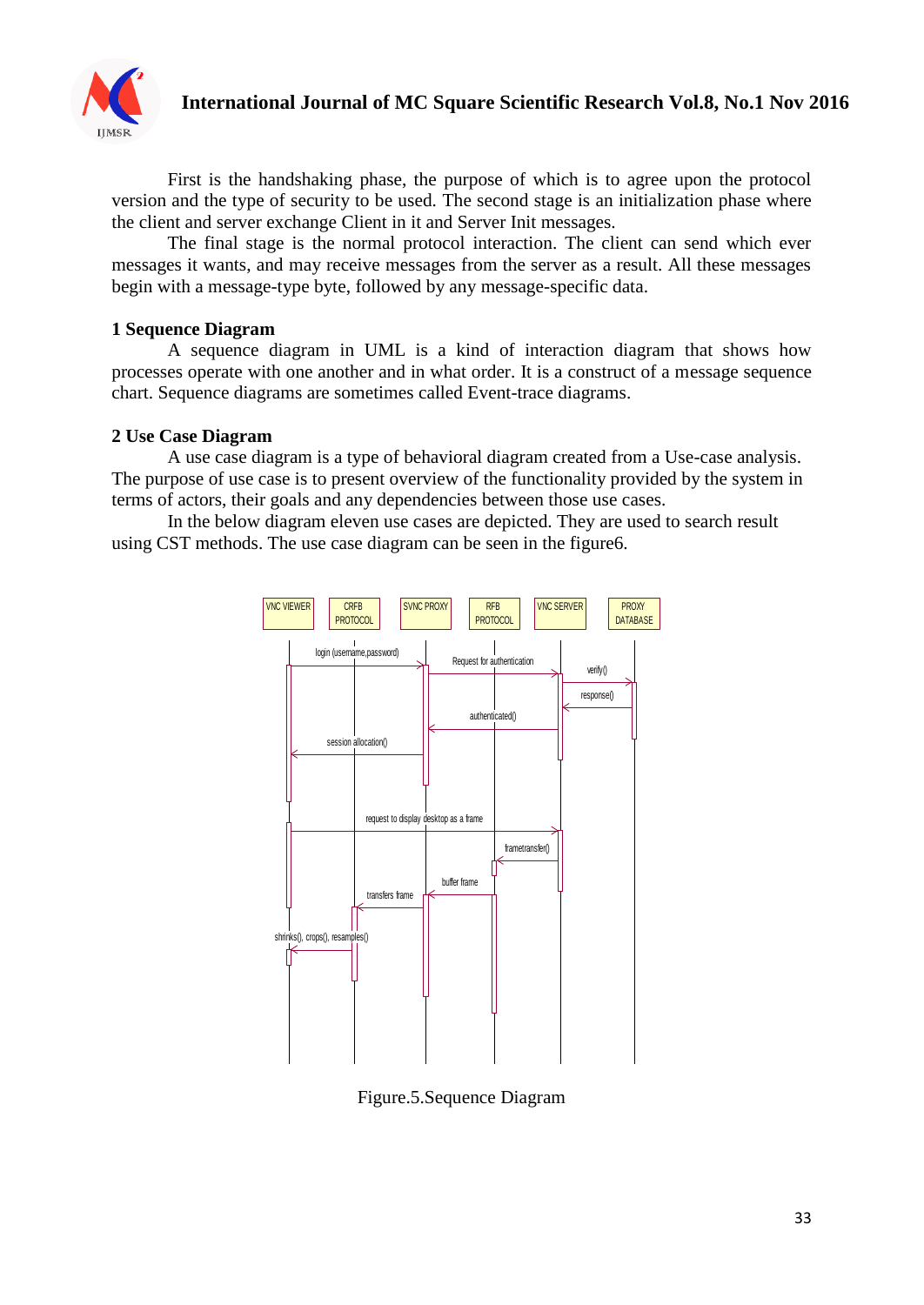



Figure.6. Use Case Diagram

## **Collaboration Diagram**

A collaboration diagram show the objects and relationships involved in an interaction, and the sequence of messages exchanged among the objects during the interaction. The collaboration diagram can be a decomposition of a class, class diagram, or part of a class diagram. It can be the decomposition of a use case, use case diagram, or part of a use case diagram.

The collaboration diagram shows messages being sent between classes and object (instances). A diagram is created for each system operation that relates to the current development cycle (iteration).



Figure.8.Collaboration diagram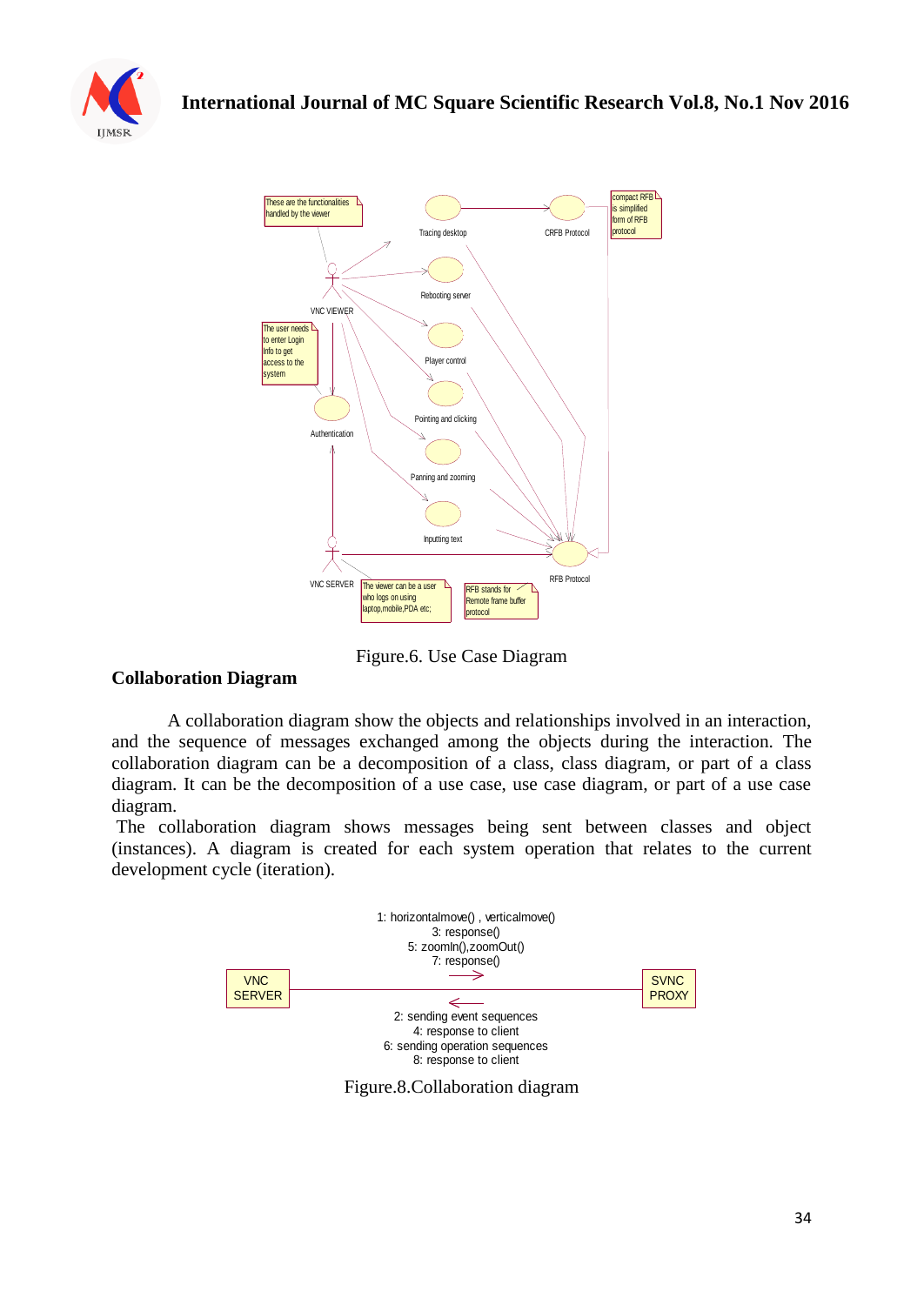



Figure.7.Collaboration Diagram

## **Class Diagram**

A class diagram in the UML is a type of static structure diagram that describes the structure of a system by showing the system"s classes, their attributes, and the relationships between the classes. Private visibility hides information from anything outside the class partition. Public visibility allows all other classes to view the marked information.

Protected visibility allows child classes to access information they inherited from a parent class A with three sections. The upper part holds the name of the class. The middle part contains the attributes of the class. The bottom part gives the methods or operations the class can take or undertake. The login and the admin parts can be seen in the figure 4.6.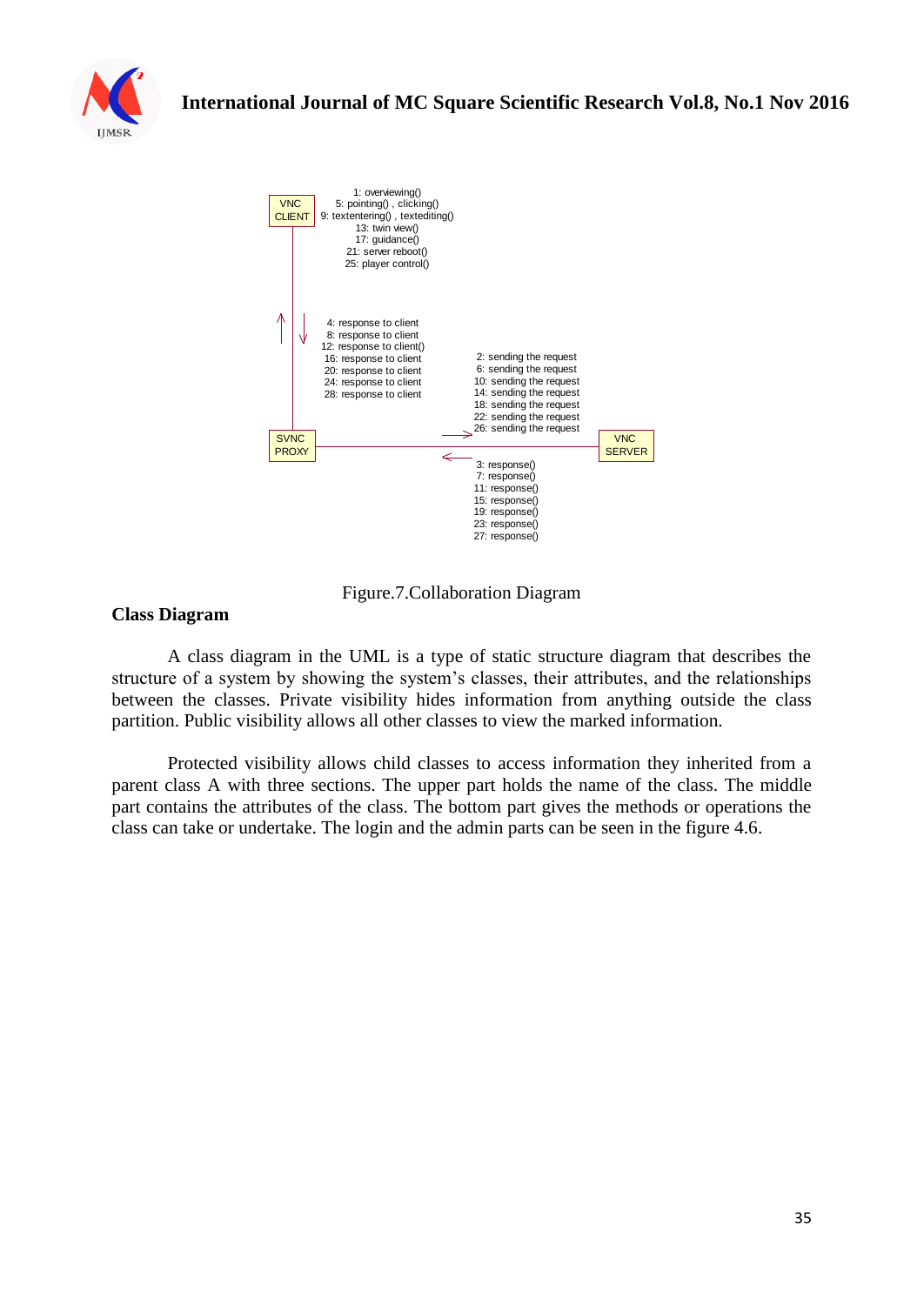



Figure.9.Class Diagram

# **6. Experimental Results**

## **GENERAL METHODOLOGY**

We implemented the proposed architecture including the SVNC proxy and the SVNC viewer using Java.

## **Platform**

The SVNC proxy was implemented by modifying the Java version of the VNC viewer released by AT&T Lab-oratories, Cambridge. The proxy runs as a servlet on an HTTP server with the servlet API. We are currently using Apache Tomcat 4.0 2 as the HTTP server. We have installed the proxy on a PC with a Windows 2000 work-station.

The SVNC viewer has been implemented using the J2ME Wireless SDK released by NTT DOCOMO. The code of the SVNC viewer has been placed on the HTTP server of the SVNC proxy and is downloaded in response to requests from the cellular phone. We have tested our viewer using a real cellular phone and have successfully ACCESSED REMOTE COMPUTERS**.**

## **Handshakes In Crfb Protocol**

The viewer periodically requests the SVNC proxy to send the desktop display of the remote computer as a frame. This polling action is required to ensure that the Java running on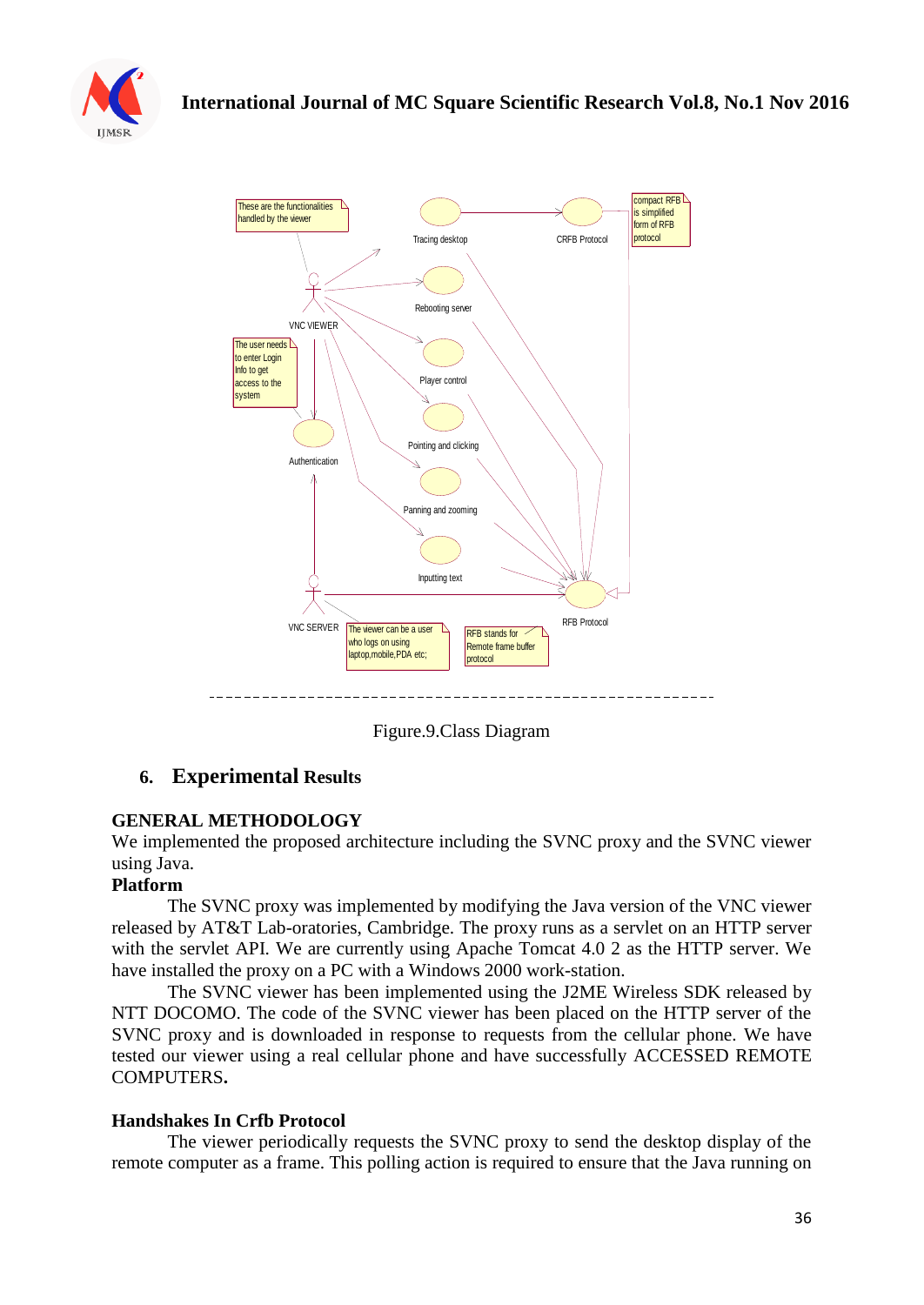

a NTT DOCOMO device follows the definition of Doja3 This definition requires that applications on a cellular phone must explicitly send a request to the proxy to start communication. Moreover, the proxy can only return one message in response to one request from the viewer. For each frame, the viewer sends the position and size of the desired viewport with its zoom level. It should be noted that the proxy can generate a frame by shrinking the original image with anti-aliasing depending upon the zoom level. Usually, bitmaps transferred from the proxy to the viewer are encoded in 120x130x8 bits with compression. However, during scrolling and dragging, bitmaps are gray-scaled into 120x130x3 bits with compression.

Pointing and clicking mouse buttons are achieved by the translation of these events on the proxy side. When the proxy accepts a request from the viewer, it generates corresponding event sequences and sends the sequences to the VNC server.

#### **SCREEN SHOTS**

Snapshot is nothing but every moment of the application while running. It gives the clear and elaborated application. It will be useful for the new user to understand for the future steps.

#### **Various Vnc Screen Shots**

| <b>EN</b> J2ME Wireless Toolkit - VNCen                                                                                                                                                                     |  |
|-------------------------------------------------------------------------------------------------------------------------------------------------------------------------------------------------------------|--|
| File Edit Project Help                                                                                                                                                                                      |  |
| $\bigotimes_{\Phi}$ New Project $\bigotimes$ Open Project $\bigotimes_{\mathcal{V}}$ Settings $\bigotimes_{\mathcal{V}}$ Build $\bigotimes_{\mathcal{V}}$ Run $\big \bigotimes_{\mathcal{V}}$ Clear Console |  |
| Device: DefaultColorPhone                                                                                                                                                                                   |  |
| Project "VNCen" loaded<br>Running with storage root DefaultColorPhone                                                                                                                                       |  |

# **OPENING THE PROJECT IN J2ME5.3.1.1 MOBILE NODE: 01** LAUNCHING THE CONNECTION



## **CONNECTING MOBLE CLIENT TO THE REMOTE SERVER**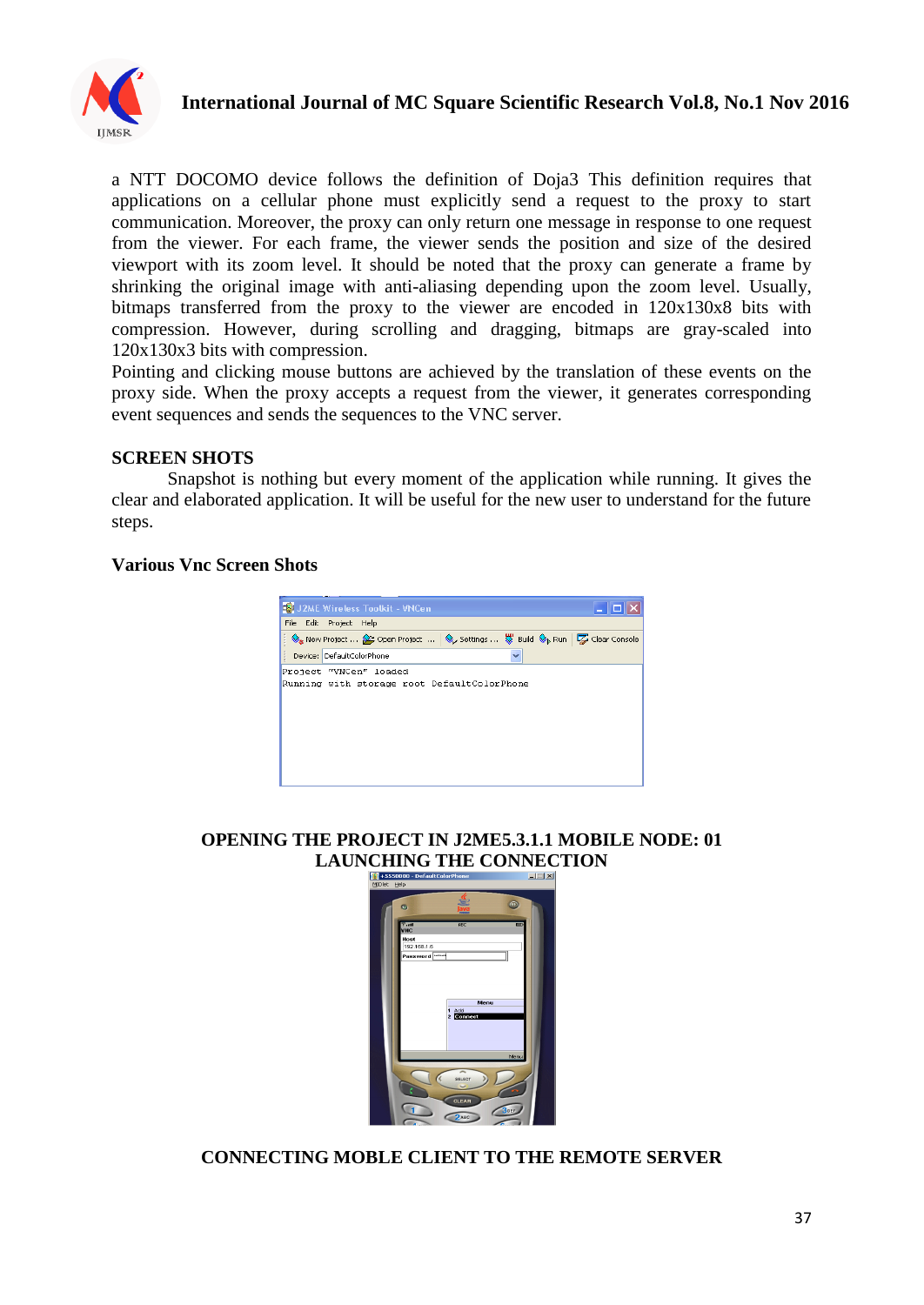

## **3 MOBILE NODE: 03**



## **TO CONNECT THE MODE**

## **4 MOBILE NODE: 04**



## **VIEW THE DESKTOP IN NORMAL VIEW 5 MOBILE NODE: 05**



## **FROM MENU SELECT THE OPTIONS**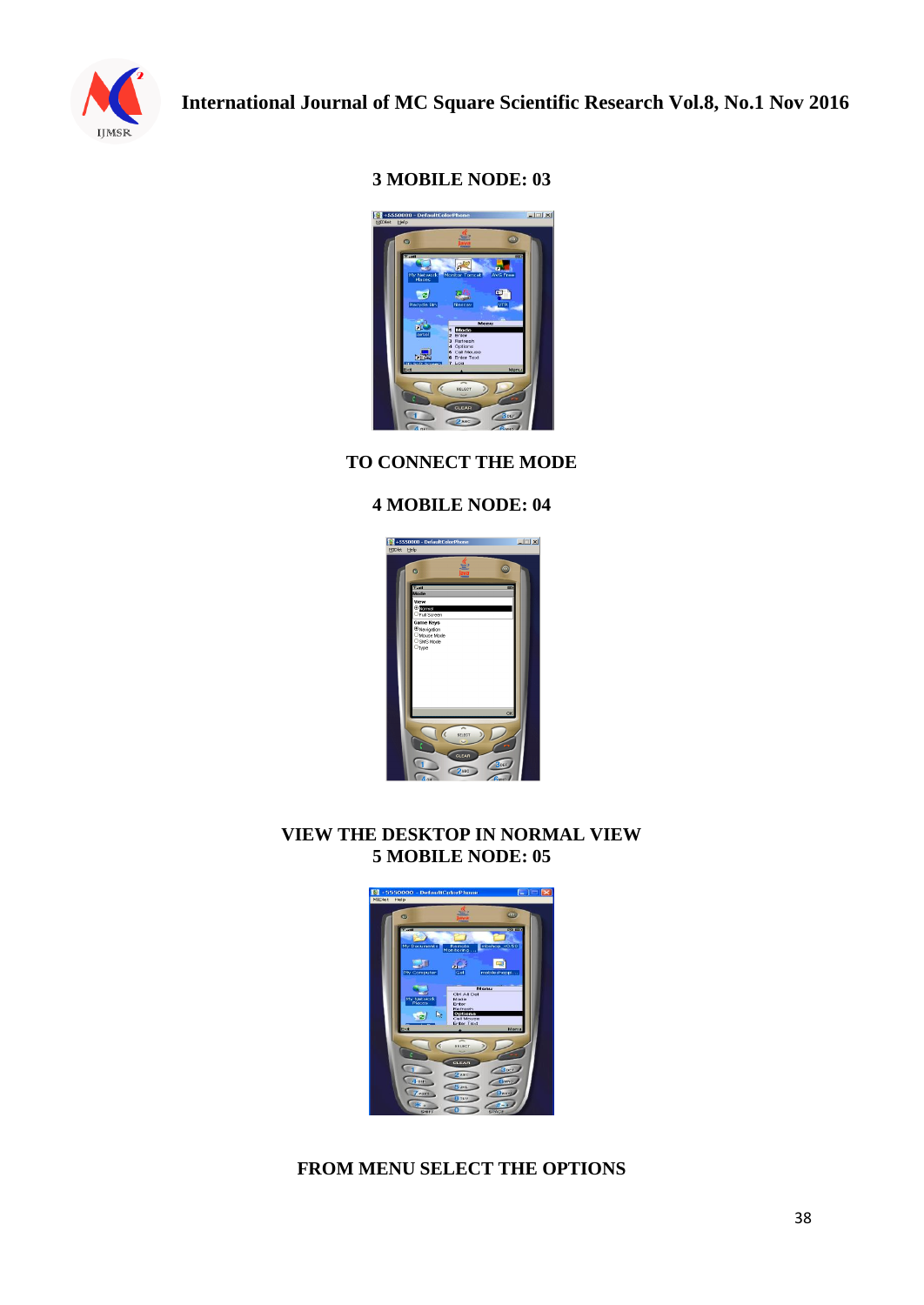

## **6 MOBILE NODE: 06**



# **CHANGE SPEED USING OPTIONS**

# **7 MOBILE NODE: 07**



# **SELECT THE TEXT MENU**

## **8 MOBILE NODE 08**

| 1 - 5550000 DefaultColorPhone<br><b>MONT</b><br>Pinks |                                                        | $-1-6$                                |
|-------------------------------------------------------|--------------------------------------------------------|---------------------------------------|
| $\bullet$                                             |                                                        | $\omega$                              |
| <b>Court</b><br>Senet<br>welcome to rgcet             | 000                                                    | $\overline{\omega}$ in $\overline{c}$ |
| mocot                                                 | $\overline{\phantom{m}}$<br><b>BELECT</b>              | honnu                                 |
| $-4$ ont<br>$7$ cans                                  | CLEAR<br>2 <sub>AB</sub><br>SUKE<br><b>B</b> ruv<br>ΞŌ | <b>SOFF</b><br>MNO<br>WXYZ<br>- 4     |

# **8. CONCLUSION**

By physically separating the user interface from the application logic, the principle of mobile cloud computing allows to access even the most demanding applications in the cloud from intrinsically resource-constrained mobile devices. In this article, we have surveyed contemporary remote display optimization techniques specifically tailored to the short mobile